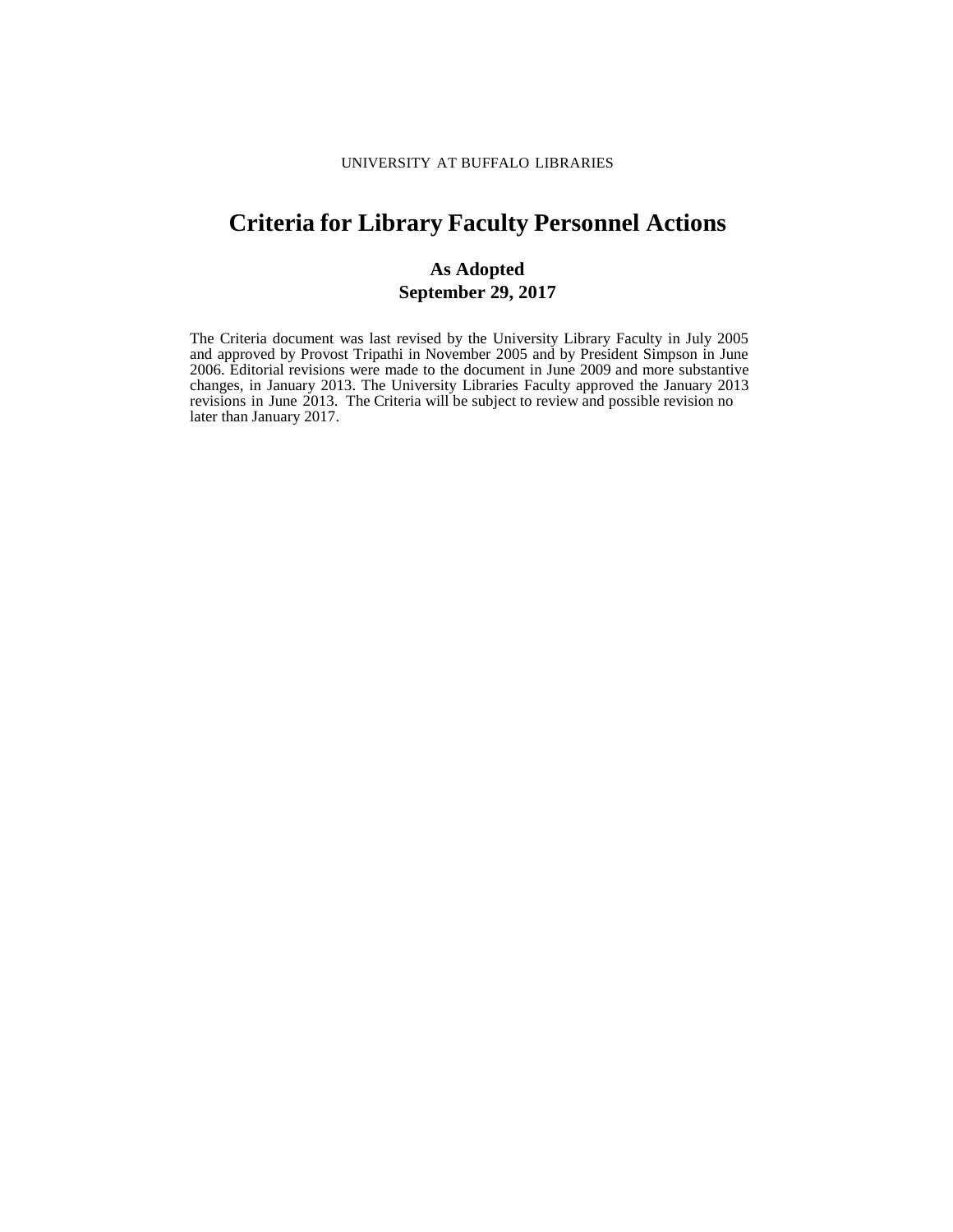## **Criteria for Library Faculty Personnel Actions**

September 29, 2017

## **I. PURPOSE OF THIS DOCUMENT**

The Faculty of the University Libraries has long recognized the need for its own criteria document for personnel actions including appointment, promotion, and tenure. Its "Criteria for Library Faculty Personnel Actions as Approved by the President" had been in place since December 1982. This document is the fourth update to the original statement. The first substantive update was completed in November 1998, then was subsequently updated in October 2002 and July 2005. The fourth update was completed in January 2013, after review of criteria from leading universities, the Appendix lists these institutions.

This document is intended for the information of the Faculty of the University Libraries and all faculty review bodies. It is framed within and subordinate to the general guidelines set forth in the *Policies of the Board of Trustees i* , and the more specific guidelines set forth in the University at Buffalo's "Policies, Procedures, and Criteria for Faculty Personnel Actions" (approved by the President, June, 1988 and revised in 2001), hereinafter referred to as the PPC.<sup>ii</sup>

When appointed, new faculty members shall be advised of these criteria, and the *Standing Rules of the Appointment, Promotion, and Tenure Committee*. iii New appointees are encouraged to review these documents with their supervisors and the Libraries Human Resources Officer.

Tenure-track librarians at the University at Buffalo are classified into one of four ranks:

- Senior Assistant Librarian,
- Associate Librarian,
- Librarian,
- $\bullet$  Distinguished Librarian.<sup>iv</sup>

The PPC recognizes differences between teaching faculty and library faculty. Evaluations of library faculty should be based upon what librarians do. These activities may include, but are not limited to:

#### **Developing, Acquiring, and Maintaining Collections and Resources**

- Identify, review, and evaluate the quality of publications and resources in all formats for inclusion in the Libraries collections and resources.
- Provide access to collections and resources through the classification and cataloging of materials.
- Maintain quality control over records in the Libraries catalog.
- Preserve library materials in all formats that are determined useful for posterity.
- Review and evaluate the intellectual content of the Libraries collections and resources.

#### **Reference and Instructional Services**

- Assist and teach library users methods of information access.
- Provide in-depth reference and referral services.
- Develop effective and creative methods to teach students and faculty the technologies and strategies required to access information in all formats.
- Optimize communication with library users to facilitate information transfer.
- Help library users interpret data.
- Assist users to prioritize and assess information resources.
- Prepare instructional materials that facilitate use of information resources.
- Provide instruction through courses/classes, workshops, and programs.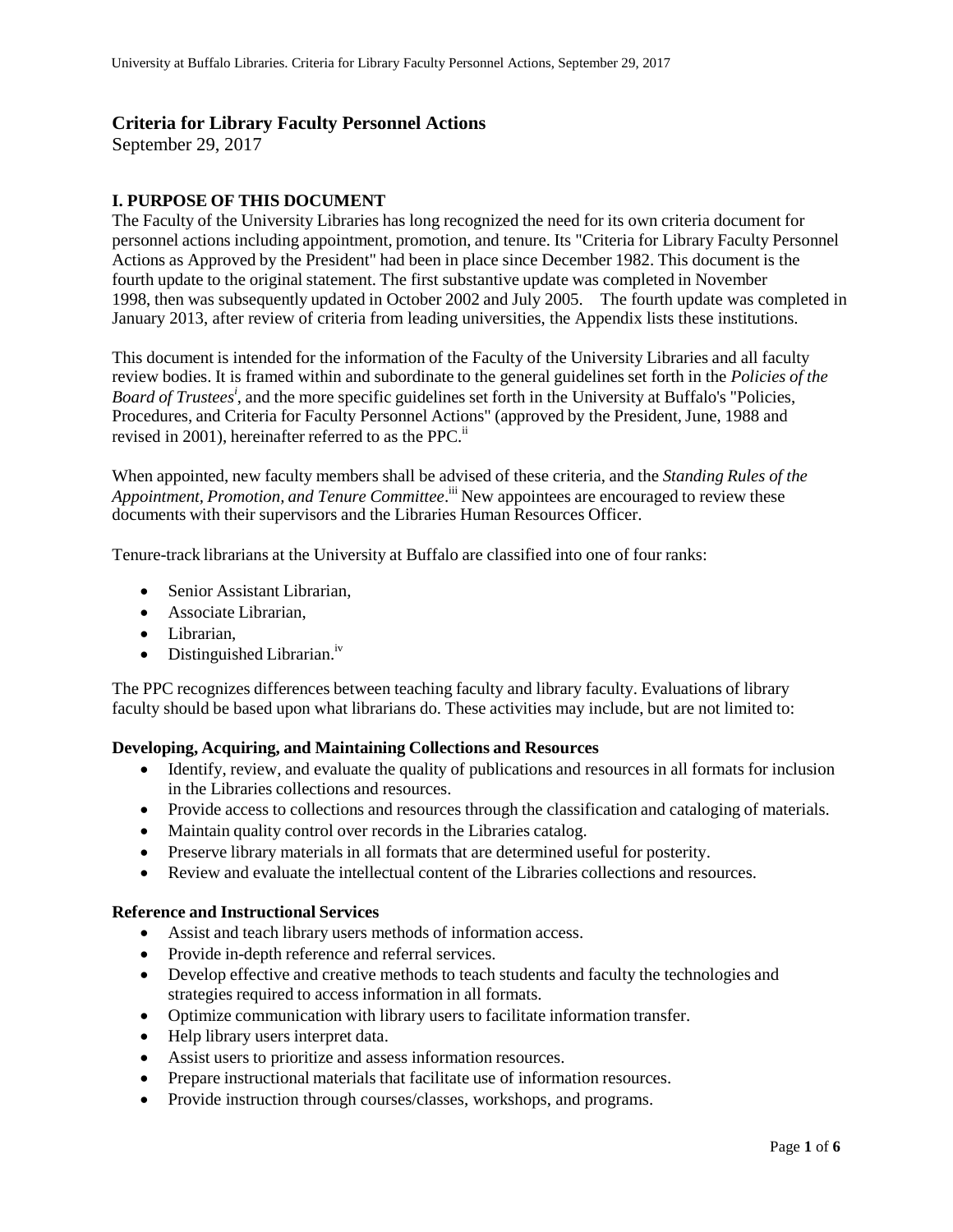Help library users understand the economic, social and ethical issues that affect use of information. These include, but are not limited to, copyright restrictions, plagiarism, and the importance of well-documented footnotes and bibliographic citations.

#### **Outreach**

- Keep abreast of curriculum changes, research interests, and developments in the University and academe.
- Publicize and market the library and its services to the University and non-University communities.
- Develop solid working relationships with faculty, students, and appropriate segments of the nonuniversity community.
- Share expertise with colleagues and administrators in other libraries.
- Identify, develop, secure, and administer grant and development funding.
- Inform University administrators, faculty and students about current issues in scholarly communication and publishing. Work closely with faculty and students to understand changes in their workflows and communication patterns.

#### **Management and Professional Growth**

- Develop creative approaches to combine high level management skills and a service orientation towards problem solving.
- Maintain hardware and software required for effective delivery of digital content.
- Cooperate with other segments of the University to develop, plan, and implement innovative information services.
- Monitor and control financial resources.
- Manage time, costs, and resources required to perform work activities and special projects.
- Keep current with changing technical skills required to effectively acquire, catalog, retrieve, and preserve library collections and resources.
- Provide and pursue suitable training opportunities to fulfill service expectations and encourage innovation.

In terms parallel to those used for professorial faculty, the PPC establishes the following five criteria for assessing the performance of library faculty: competence in librarianship, contributions to the libraries and their services, scholarly accomplishment, effectiveness of University service, and potential for continuing professional growth. In this document, "continuing professional growth" is included under the heading "Professional Contributions."<sup>v</sup>

Steady progress in all five criteria cited below is expected as a librarian's career develops. This document recognizes the second criterion, "Contributions to the Libraries and Their Services," as the most significant factor. Although the criteria recognize that candidates will excel in different areas, candidates should attain evidence of achievement in all five sections. These criteria should be considered minimal standards for appointment and promotion in the University.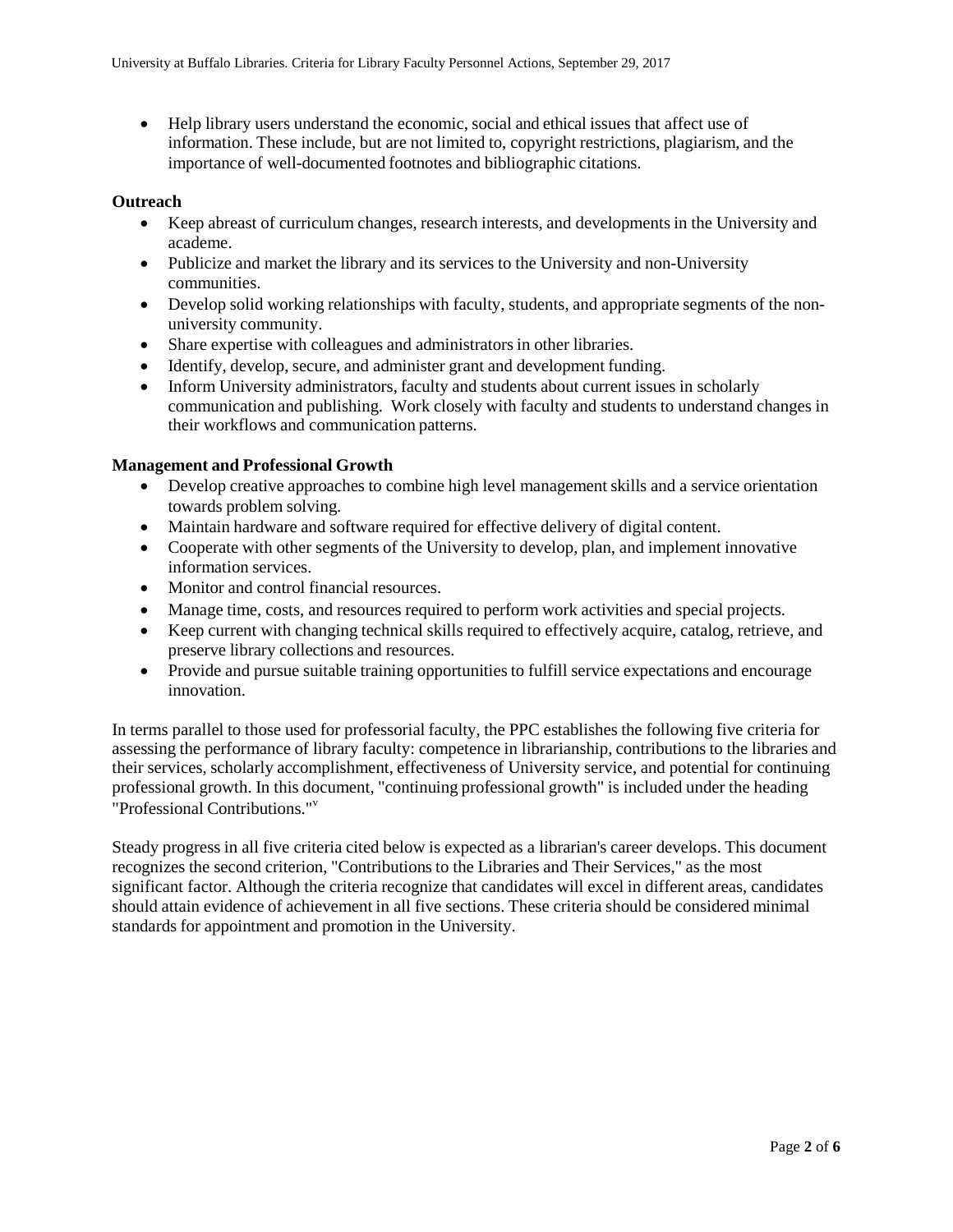### **II. THE CRITERIA**

 In evaluating a candidate for appointment, promotion and/or tenure at any rank, the following criteria have been established.

- Competence in Librarianship
- Contributions to the Libraries and Their Services
- Professional Contributions
- Scholarly Accomplishment
- Effectiveness of University and Community Service

## **A. COMPETENCE IN LIBRARIANSHIP**

The basic credential for appointment as a librarian usually is a Master's Degree in Library or Information Science from an American Library Association accredited program, and is the appropriate professional, terminal degree for most librarians. Certain specialized positions in the University Libraries appropriately may require professional or educational qualificationsin lieu of the Master's Degree in Library or Information Science. Such positions may, for example, include work with archival materials or rare book and manuscript collections, may involve a concentration on material preservation techniques, or may involve technical skills necessary for working with digital and other non-print media.

In addition to the basic library or information science degree, or the specialized qualifications described in the preceding paragraph, appropriate supplementary evidence of competence in librarianship might include additional earned degrees, certificates of advanced and/or specialized training, and language, subject, or technical expertise appropriate for a particular position description.

#### **B. CONTRIBUTIONSTO THE LIBRARIES AND THEIR SERVICES**

Excellence in the performance of a librarian's primary job responsibilitiesis the most crucial factor and is given greater weight than any other criterion in reappointment, promotion, and tenure decisions. Surveys compiled by the Library Faculty in 1988 and 2001 of library criteria documents in peer public research institutions show the pre-eminent role of job performance for personnel actions. Moreover, "A Guideline for the Appointment, Promotion and Tenure of Academic Librarians" approved by the Association of College and Research Libraries in June 2005 states that the "basic criterion for promotion in academic rank is to perform professional level tasks that contribute to the educational and research mission of the institution."<sup>vi</sup> Concrete and specific evidence in support of excellence in a librarian's contributions to the Libraries and their services must appear in the candidate's dossier.

Contributionsto the Libraries and their services are subject to rigorous critical analysis primarily by library colleagues and, where applicable, by University at Buffalo professorial faculty and students. The most visible examples of contributions to the Libraries are creating library collections and resources that are relevant to academic programs and providing effective instruction, reference, and information delivery services. The quality of bibliographic control over collections and resources, and imagination and skill with which complex problems are solved or approaches utilized are no less important than more visible accomplishments. When a librarian's work generates library guides, media productions, exhibits, digital media, or other practice-related matter, such materials are evaluated by colleagues and, whenever possible, by appropriate evaluators from outside the University. These resources can involve research and creative efforts comparable to that required for articles in refereed journals.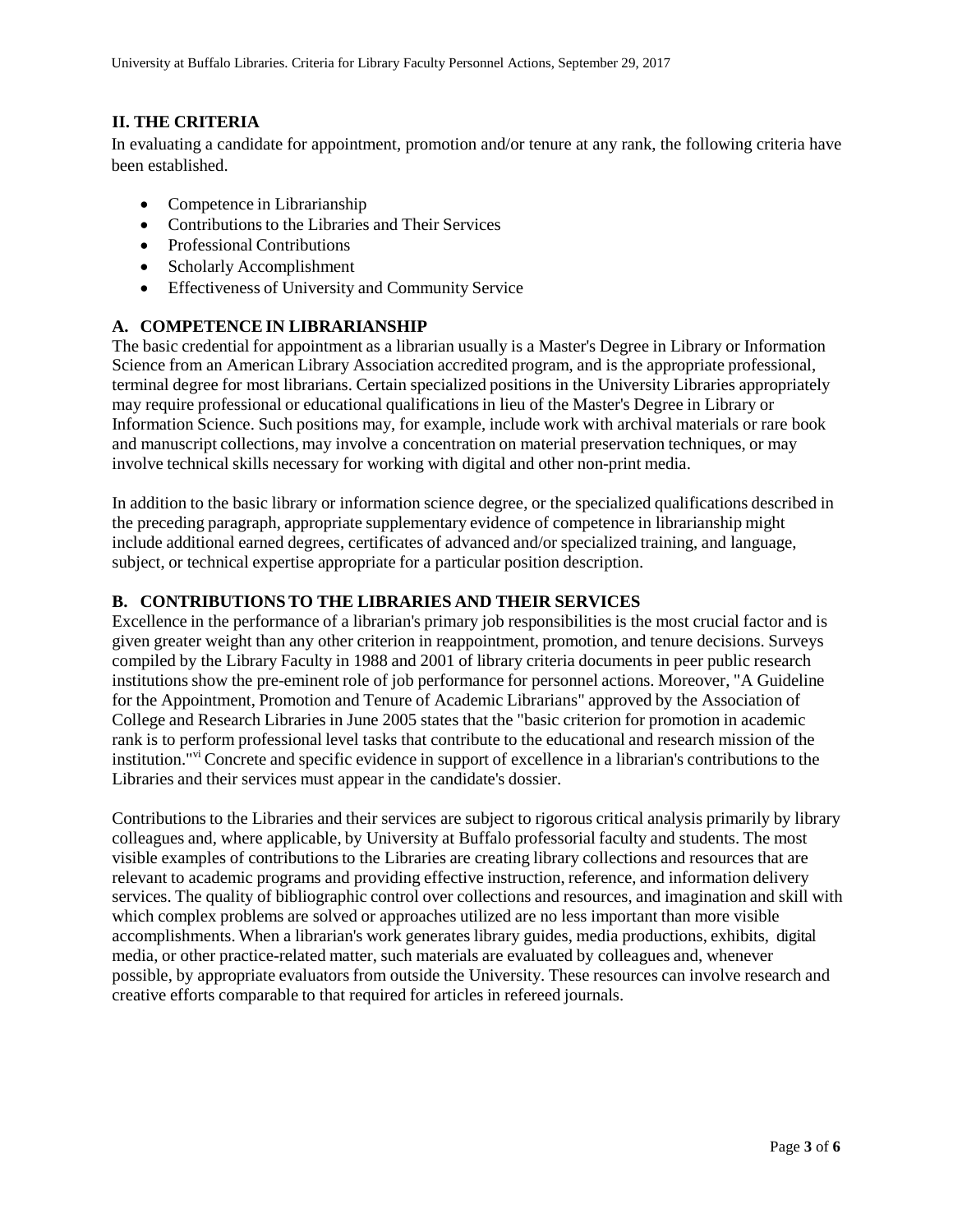## **C. PROFESSIONAL CONTRIBUTIONS**

Librarians must demonstrate promise of growth through professional contributions, continuing education, and a pattern of increased responsibility or expertise. A librarian's professional contributions may be demonstrated by activities such as, but not limited to:

- Visible and effective participation in local, state, and national professional and academic associations.
- Authorship of regular newsletter articles or columns.
- Publication of book or media reviews.
- Editing a newsletter.
- Creating, editing, or maintaining Web sites/Web publications.
- Consultantships.
- Fellowships/internships/exchange programs.
- Lectures, presentations, or participation on panels at professional training programs and meetings.
- Participation in grant-related activities.
- Moderate online discussion groups.
- Plan and organize lectures, workshops, and other programs for the University and non-University communities.

### **D. SCHOLARLY ACCOMPLISHMENT**

In the academic setting, scholarly ability is evidenced by research that serves to increase the body of knowledge in a given discipline. Practicing librarians have opportunitiesto engage in pure and applied research in librarianship, and, dependent on their professional specializations, academic backgrounds and intellectual interests, in areas outside librarianship.

There are two critical elements in evaluating research and creative activity: publication and peer review. Publication results in accessibility of the work to an appropriate community. Peer review is characterized by the disinterested, critical review of the candidate's research or creative activity by respected members of that community. Refereed publication is the most valued model of publication and is characterized by prepublication, blind peer review. Although they may not undergo rigorous review prior to publication, publications or other information products subjected to post-publication peer review may also be considered evidence of scholarly accomplishment.

Scholarly contributions may include, but are not limited to:

- Books.
- Chapters in books.
- Articles.
- Editing of journals.
- Conference papers presented and published.
- Audiovisual productions.
- Computer software, databases, and other digital media.
- Significant Web based publications that can be peer reviewed. Research aids such as indexes, thesauri,
	- catalogs, and union lists.
- Significant bibliographies
- Significant aggregations of shared bibliographic records
- Significant media reviews and book reviews.
- Scholarly exhibits (physical and/or virtual).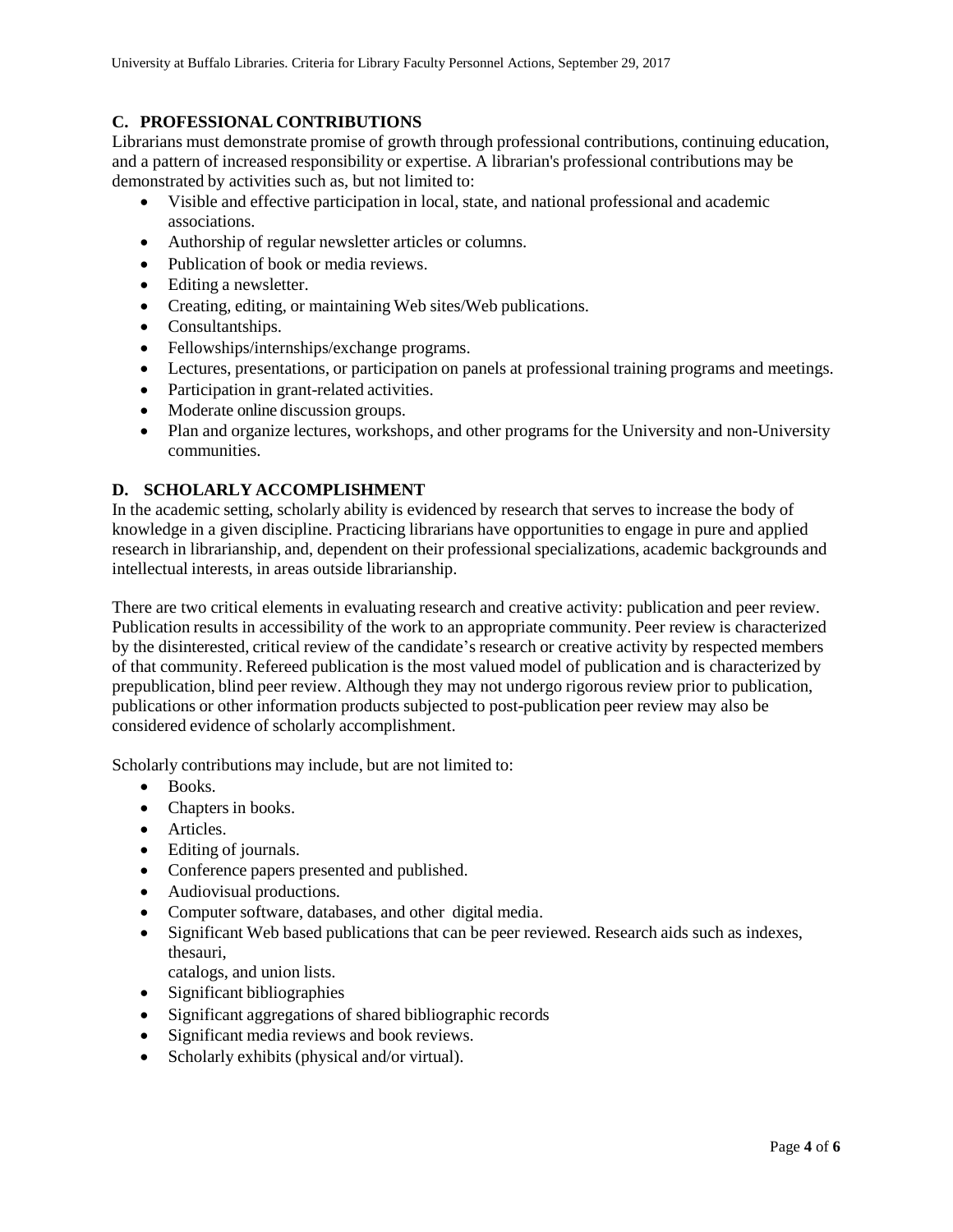Administrative documents and work products in the form of reports, handbooks, manuals, Web productions, bibliographic records and similar items may be considered in this category if they present original intellectual content, incorporate research and are able to be reviewed by outside evaluators.

To be considered significant, bibliographies should be meaningfully organized and/or include features such as critical introductions and evaluative annotations, or they should contribute other special value to the information community. To be considered significant, a book or media review should be a review essay that not only critically evaluates the material but also places it in the context of the relevant literature. Shorter reviews that do not meet this standard are appropriately considered under Professional Contributions.

Since quantitative limitations are imposed by the nature of a librarian's professional obligations, (i.e., a 12-month year consisting of structured work days spent largely on internal library responsibilities), evaluation should be primarily qualitative. In cases of joint authorship, care should be taken to recognize and evaluate the unique contributions of the candidate.

## **E. EFFECTIVENESS OF UNIVERSITY AND COMMUNITY SERVICE**

Service to the University and the community includes effective participation in faculty governance of the University Libraries and the University, committee work, and involvement with campus groups. It also includes work with students or with community groups beyond that expected in the second criterion, "Contributionsto the Libraries and Their Services." Evidence of such service is documented primarily in the librarian's curriculum vitae and by letters from officers or members of appropriate groups.

## **III. APPOINTMENT OR PROMOTION TO THE RANK OF LIBRARIAN**

As a librarian approaches full rank, a demonstrated impact beyond the institution is expected. A candidate for promotion to Librarian should be recognized for his/her research, publication, and service accomplishments by his or her professional peers within the University as well as nationally or internationally.

A candidate for Librarian will already satisfy the requirements delineated above in Section II. In addition, the candidate must demonstrate:

- Excellence in librarianship through outstanding performance over a sustained period of time.
- Sustained record of research and publication demonstrating a major impact in his/her field.
- Valuable and widely recognized contributions through professional service to the University and profession.
- Evidence of attainment of national or international stature in his/her field, based on professional and scholarly contributions and influence.

Although the criteria recognize that candidates will excel in different areas, candidates should attain evidence of achievement in all areas.

The accomplishments of the candidate's full career will be taken into consideration. However, activities since the last review will be given special consideration since they demonstrate whether there is a continuing pattern of excellence in librarianship, scholarship and service.